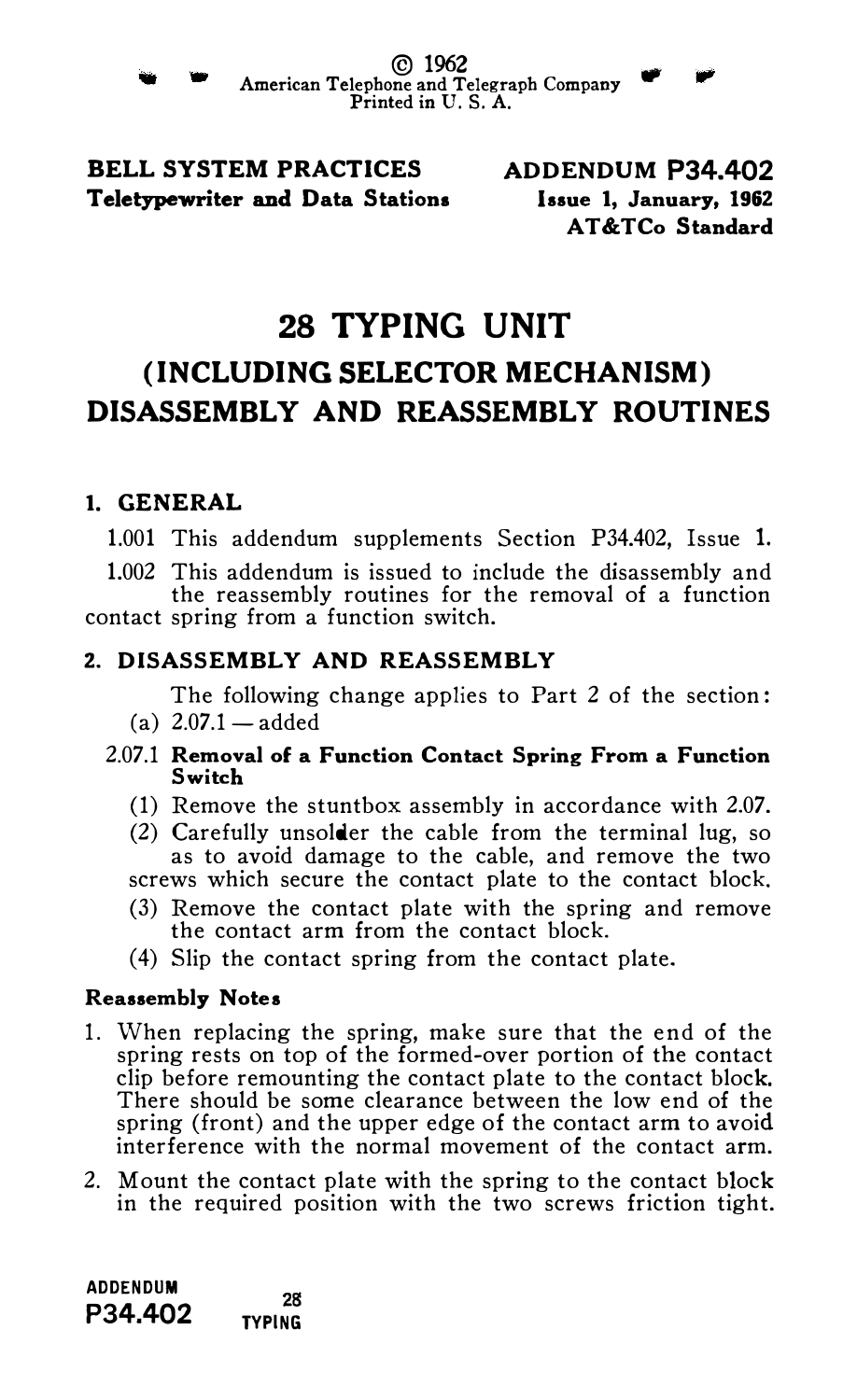- 3. Careiully resolder the cable to the terminal lugs in order to avoid overheating.
- 4. Insert the pointed end of the contact arm, notch downward, between the bent-up end of the spring and the formed-over portion of the contact clip. Push the arm into its operating position in the contact block.
- 5. Before tightening the contact plate screws verify, and if necessary remake, the function contact spring adjustment as specified in the section containing the requirements and adjustments for the 28 typing unit.
- Miller and the

ĵ.

 $\frac{1}{2}$  ,  $\frac{1}{2}$ 

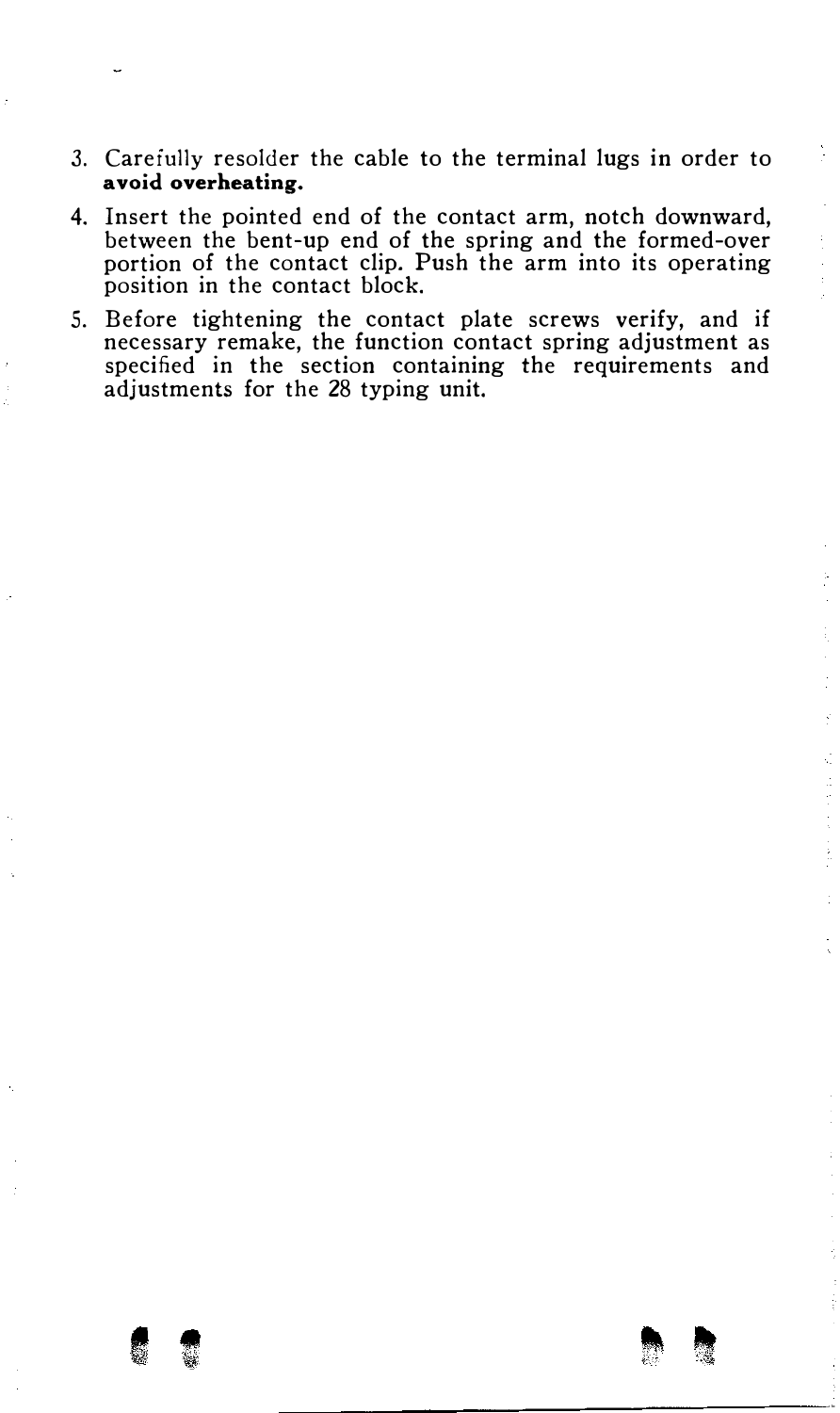- . .

<sup>w</sup>© 1960 • American Telephone and Telegraph Company Printed in U. S. A.

# BELL SYSTEM PRACTICES Teletypewriter and Data Stations

SECTION P34.402 Issue 1, August, 1960 AT&TCo Standard

# 28 TYPING UNIT

# (INCLUDING SELECTOR MECHANISM) DISASSEMBLY AND REASSEMBLY ROUTINES

|    | <b>CONTENTS</b>                                | PAR. NO.      |
|----|------------------------------------------------|---------------|
|    |                                                | $1.01 - 1.03$ |
| 2. | DISASSEMBLY AND REASSEMBLY                     | $2.01 - 2.18$ |
|    | Codebar assembly                               | 2.09          |
|    | Codebar-positioning mechanism                  | 2.16          |
|    | Draw-wire rope (lower)                         | 2.11(b)       |
|    | Draw-wire rope (upper) $\ldots$                | 2.11(a)       |
|    | Front plate assembly                           | 2.06          |
|    |                                                | 2.08(a)       |
|    | Function lever                                 | 2.08(c)       |
|    | Function-lever spring plate (latch)            | 2.08(d)       |
|    |                                                | 2.08(b)       |
|    | Main shaft assembly                            | 2.10          |
|    | Platen (friction-feed typing unit)             | 2.12          |
|    | Platen (sprocket-feed typing unit)             | 2.13(a)       |
|    | Printing carriage                              | 2.04          |
|    |                                                | 2.17          |
|    | Selector-cam clutch assembly                   | 2.14          |
|    | Selector-magnet assembly                       | 2.18          |
|    | Selector mechanism                             | 2.15          |
|    | Sprocket pin (sprocket-feed typing unit)       | 2.13(b)       |
|    | Stuntbox assembly (28 and 28A-1 typing units). | 2.07(a)       |
|    | Stuntbox assembly (28 typing units except 28A  |               |
|    |                                                | 2.07(b)       |
|    |                                                | 2.03          |
|    |                                                | 2.03          |
|    | 28 TYPING UNIT                                 |               |
|    | DISASSEMBLY                                    |               |
|    | <b>AND REAS-</b><br>P34.402<br><b>SEMBLY</b>   |               |
|    | <b>ROUTINES</b><br>$D_{max}$ 1                 |               |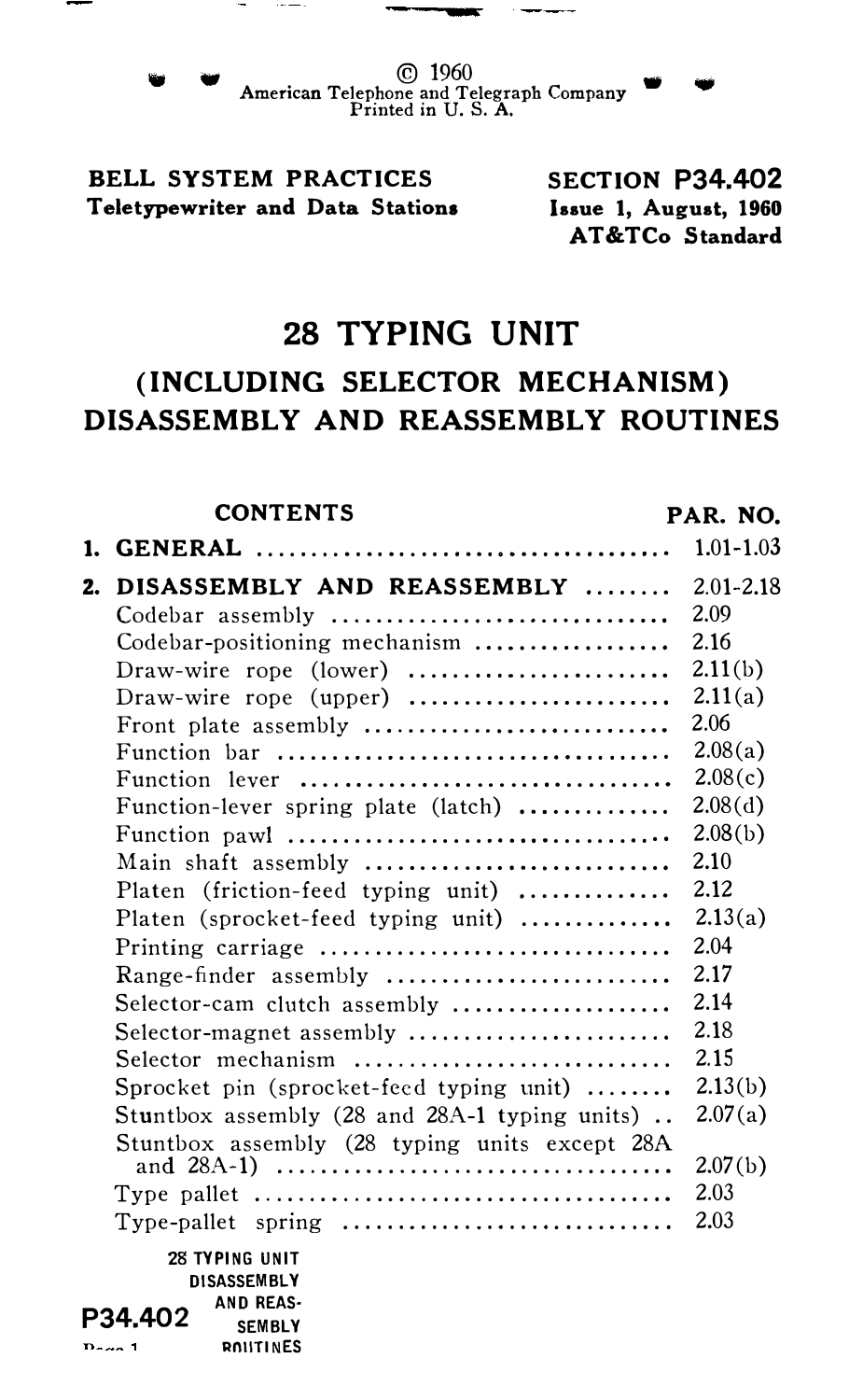### CONTENTS PAR. NO.

| Typing unit $\ldots \ldots \ldots \ldots \ldots \ldots \ldots \ldots \ldots \ldots$ 2.01 |  |
|------------------------------------------------------------------------------------------|--|
| 3. ASSOCIATED BELL SYSTEM PRACTICES . 3.01                                               |  |

#### I. GENERAL

against the clutch drum.

1.01 This section contains specific instructions for removing a 28 typing unit from its associated teletypewriter apparatus and for disassembling its various mechanisms, and where necessary, includes detailed information for reassembling the unit. The material herein, together with that in the section entitled Teletypewriter Apparatus, Disassembly and Reassembly, General Information and Routines, provides the complete disassembly and reassembly procedures necessary for the maintenance of the 28 typing unit.

1.02 The 28 typing unit may be safely placed in any of the three following positions for servicing: (1) in an upright position on its four feet, (2) tilted backward so that it rests on its rear feet and on the rear points of the side frames, (3) bottom upward so that it rests on the two upper points of each side frame. In addition to these maintenance positions, the typing unit may be placed on its end for servicing by use of a TP159358 maintenance parts kit which contains the special tools required to rest the typing unit safely in this position.

1.03 Where a routine calls for a clutch to be disengaged, the clutch shoe-lever must be fully latched between its triplever and latchlever so that the clutch shoes release their tension on the clutch drum. When **engaged**, the clutch shoeleyer is unlatched and the clutch shoes are wedged firmly

Note: When the main shaft of the typing unit is rotated by hand, the clutches do not fully disengage upon reaching their stop positions. In order to relieve the drag on the clutches and permit the main shaft to rotate freely, use a screwdriver to apply pressure on the stop lug of each clutch disc to cause it to engage its latchlever, and thus disengage the internal expansion clutch to prevent the shoes from dragging on the dutch drum. This procedure should always he followed before placing the typing unit on the base and switching on the power.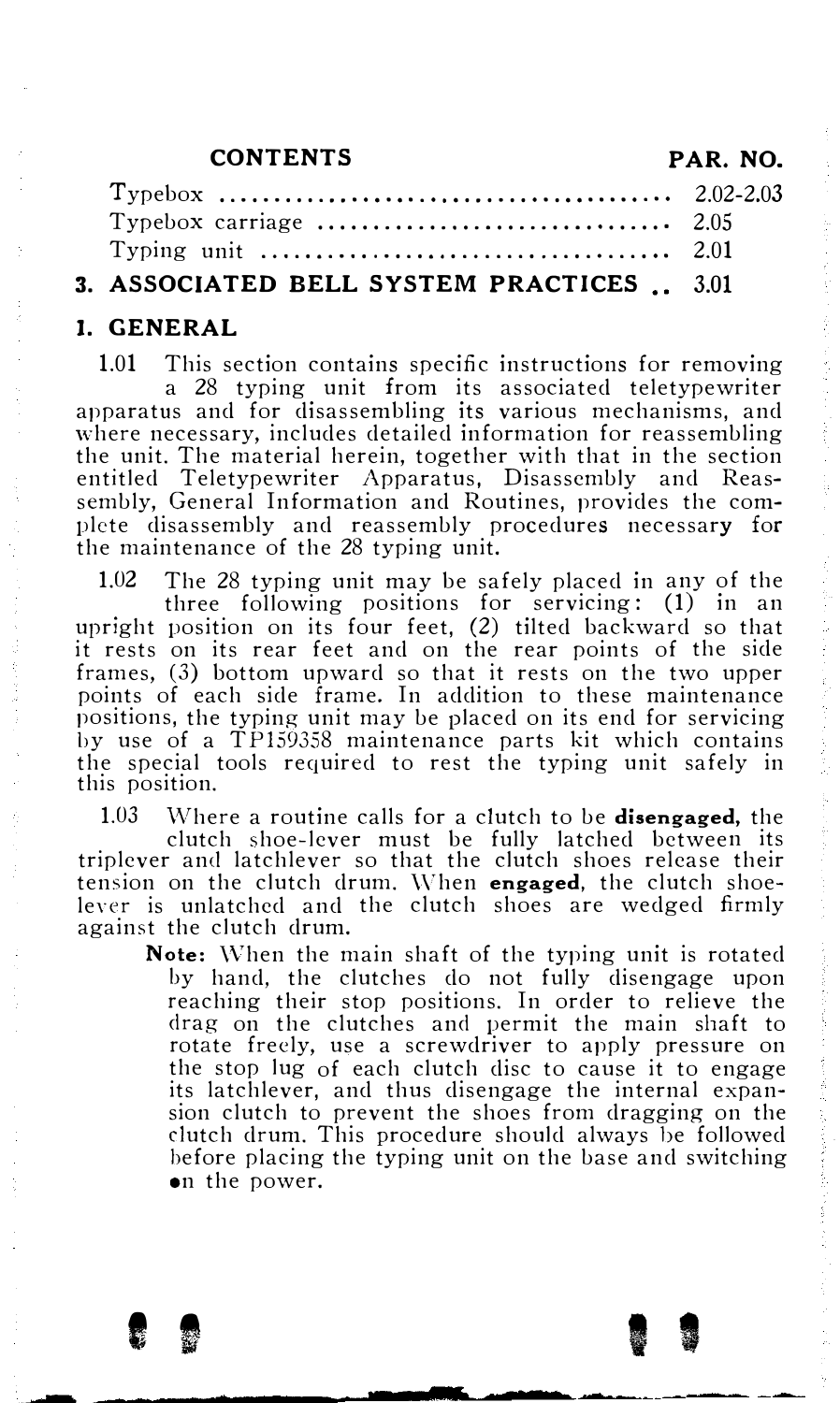#### ----

• •

# 2. DISASSEMBLY AND REASSEMBLY

#### 2.01 Removal of Typing Unit

• •

- (1) Disconnect the cable plug connector (or connectors) from the right side of the typing unit.
- (2) Remove the four screws that secure the typing unit to the base.
- (3) Lift the typing unit from the base.

# 2.02 Removal of Typebox

- (1) Move the typebox latch to the right.
- (2) Lift the right end of the typebox upward to an angle of approximately 45 degrees and pull the typebox toward
- the right to disengage it from the left-hand bearing stud.
	- Reassembly Note: To avoid springing the typebox latch, before moving the latch to its locked position, firmly seat the typing unit on the hearing studs (engage the left end first) and place the point of the typebox latch in the notch of the typebox plate.

# 2.03 Disassembly of Typebox and Removal of Type-pallet Spring and Type Pallet

- (I) Remove the typebox in accordance with 2.02.
- (2) Remove the screws and nuts that secure the front plate to the rear plate assembly. Separate the two plates.
- (3) Remove the spring from the pallet by compressing the spring slightly and pulling the formed end out of the
- slot in the pallet. Note: This spring should he discarded once it has been removed from its assembly.
- $(4)$  Remove the pallet. (Omit this step if replacing the pallet spring only.)

# Reassembly Notes

- 1. Insert a new pallet if necessary. Install a new pallet spring, making sure that the formed end of the spring extends through the slot in the pallet.
- 2. Line up the front plate with the rear plate assembly and draw the two plates together until the head of the pallet leaves the rear plate hy approximately 1/16 inch. This may be done by using two 6-40 screws (at least 11/32 inch long) and nuts instead of the screws and nuts that were removed in 2.03(2) and tightening them only enough to hold the pallet in the position previously specified. (Do not clamp the plates together until all the pallets have been moved into their correct positions.)

28 TYPING UNIT DISASSEMBLY  $P34.402$  AND REAS-SEMBLY **DAUTIMEC**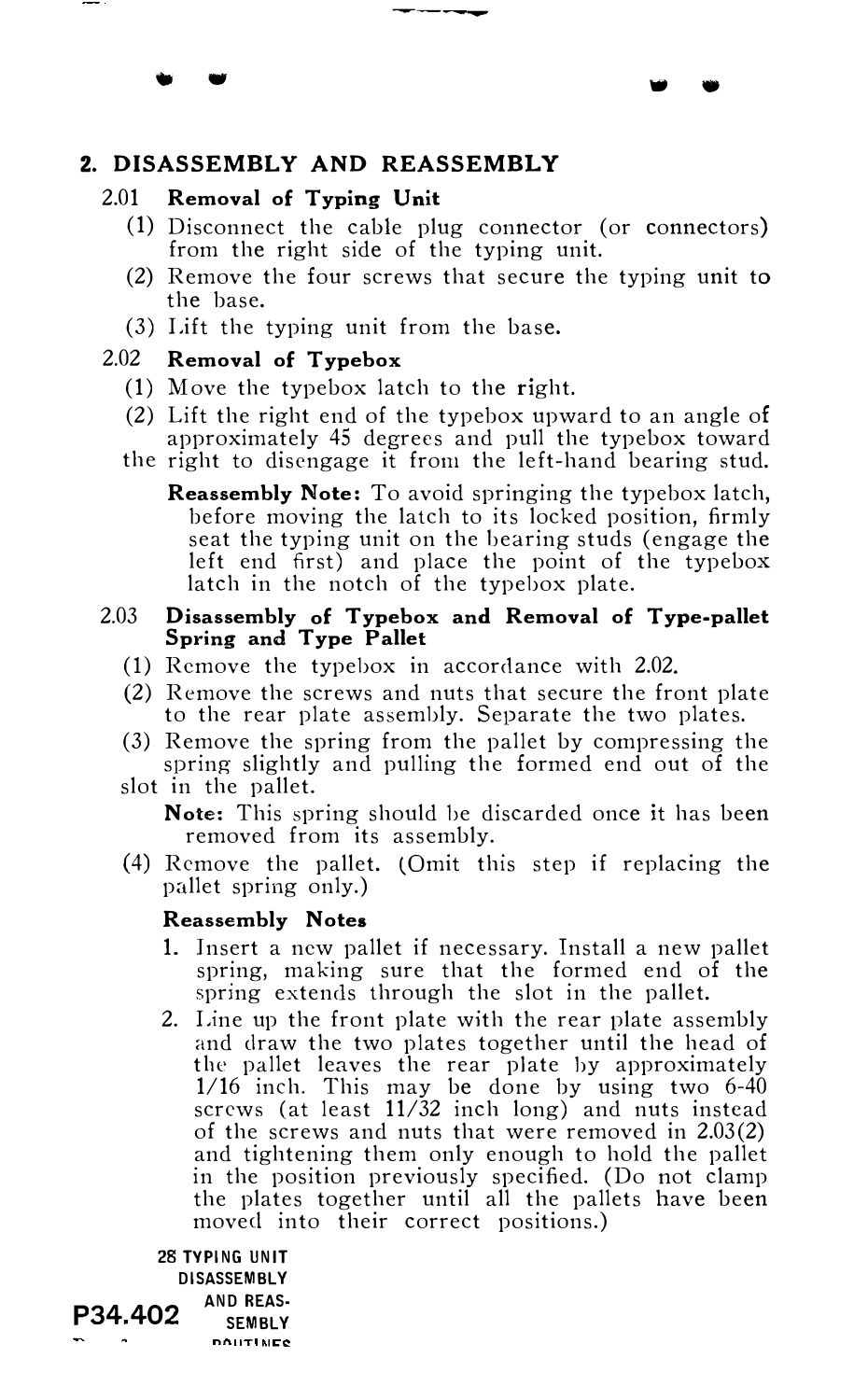- 3. Manipulate the pallets until they fall into their respective openings in the front plate, and then firmly press the front and rear plates together.
- 4. Remove the two 6-40 screws and nuts that were temporarily used to hold the front and rear plates together, and reinstall the screws and nuts that were retained in accordance with 2.03(2).
- 5. To avoid springing the typebox latch, before moving the latch to its locked position, firmly seat the typing unit on the bearing studs (engage the left end first) and place the point of the typebox latch in the notch of the typebox plate.

#### 2.04 Removal of Printing Carriage

(1) Loosen the two screws in the printing-carriage clamp plate and disengage the carriage from the upper drawwire rope.

(2) Move the carriage to the left of its track and tilt the lower part of the carriage forward to disengage the rollers from the printing track.

#### Reassembly Notes

- 1. Make certain that the printing arm is correctly reengaged with the printing-hammer operating bail and the printing track, as specified in the section giving the requirements for the 28 typing unit.
- 2. Position the carriage clamp on the upper draw-wire rope for the correct printing-carriage position specified in the section giving the requirements for the 28 typing unit.

#### 2.05 Removal of Typebox Carriage

- (1) M.ove the typebox carriage to its extreme right-hand position.
- (2) Hold the codebar shiftbars in the marking position and rotate the main shaft so that the typebox is in its uppermost position.
- (3) Remove the ribbon from the ribbon guide.
- (4) Remove the retaining ring from the stud in the righthand end of the typebox-carriage link and disengage the link from the carriage.
- 

--------�--.....--�.

(5) Hold the ribbon guide forward and the right ribbon (reverse) lever back, and pull the carriage toward the right to disengage it from the carriage track.

I I

�.-..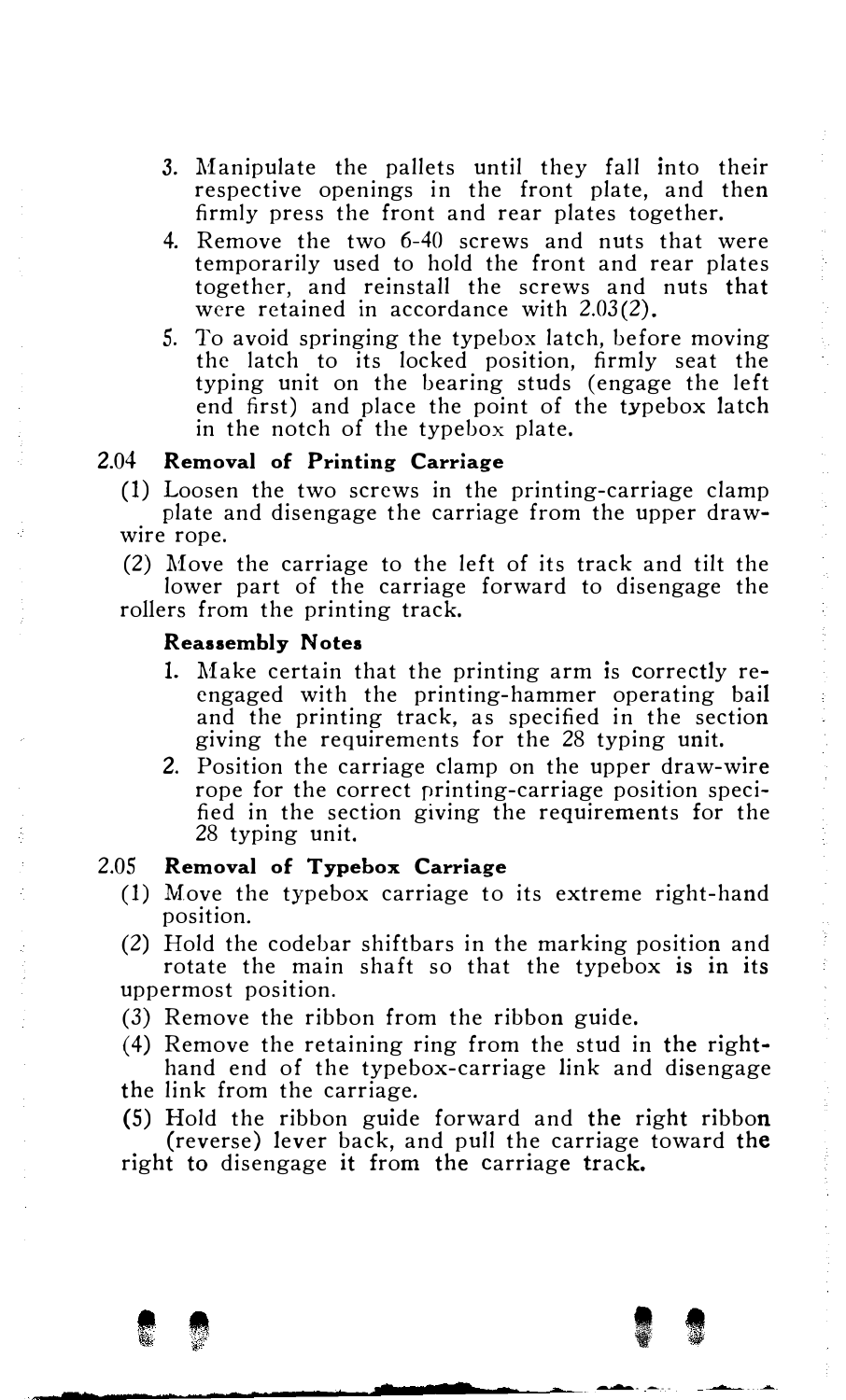Reassembly Note: Adjust the typebox carriage in accordance with the section giving the requirements for the 28 typing unit.

• • • •

#### 2.06 Removal of Front Plate Assembly

- (1) Remove the typing unit in accordance with 2.01.
- (2) Manually move the typebox carriage to the extreme right. Select any character on the bottom row of the typebox and rotate the main shaft until the typebox carriage is in its uppermost position.
- (3) Remove the retaining ring from the stud in the righthand end of the typebox-carriage link and disengage
- the link from the carriage.
- (4) Remove the two screws that secure the mainbaildrive bracket to the rocker shaft.
- (5) Remove the spacing-shaft gear.
- (6) Remove the four screws that secure the front plate assembly to the side frames of the typing unit.
- (7) Pull the front plate assembly forward to disengage it from its connecting parts in the typing unit.

#### Reassembly Notes

- 1. Make certain that the upper and lower codebar bellcranks, the FIGS-LTRS shift slide, the reversingslide shift lever, the automatic carriage-return linefeed bellcrank if so equipped, and the carriage-return lever extension are properly engaged with their mating parts before tightening the front-plate mounting screws.
- 2. Adjust the phasing of the spacing-shaft gear in accordance with the section giving the requirements for the 28 typing unit.
- 2.07 **Removal of Stuntbox Assembly:** These routines are intended for normal maintenance purposes where it is not necessary to disconnect the wiring.

### (a) 28A and 28A-1 Typing Units

- (1) Remove the typing unit in accordance with 2.01.
- (2) Remove the rear tie-bar (rod) from the side frames of the typing unit.
- (3) Remove the line-feed function-pawl stripper from the stripper blade.
- (4) Remove the single-double line-feed lever screw and disengage the lever from the notch in the stripper blade.

28 TYPING UNIT DISASSEMBLY P34.402 AND REAS-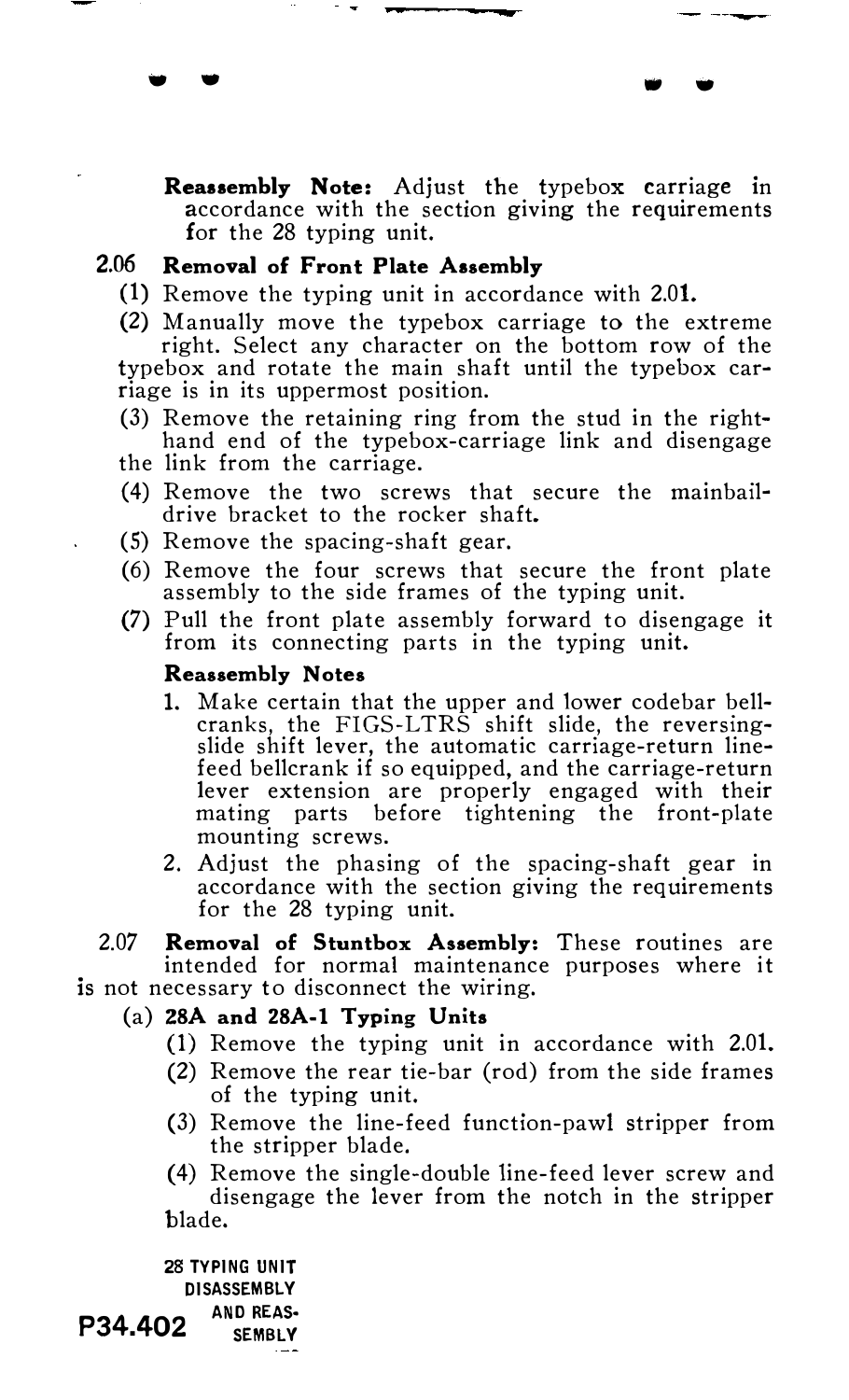(5) Hold the stripper blade toward the right side of the typing unit and unhook the left stripper-bail (6) Pull the stripper blade toward the left side of the typing unit to disengage the stripper blade from the right stripper-bail arm and remove the stripper (7) Remove the screws that secure the stuntbox as-(8) Lift the stuntbox assembly upward to disengage it from its locating brackets. and pull toward the rear to disengage the FIGS-LTRS codebar fork from its codebar. Ordinarily contact assemblies should not be removed; however, if the stuntbox is to be replaced by another stuntbox, remove the contact assembly, and if present the cable clamp, from the stuntbox.

# Reassembly Notes

arm from the blade.

blade from the typing unit.

sembly in the typing unit.

- 1. Push the stunthox assembly forward in its guide rails to within 1/8 inch of its final position. Manually disengage the function pawls from their function bars and push the stuntbox assembly forward and dowmnrd until it is latched in place on its locating brackets.
- 2. Check that the FIGS-LTRS codebar fork properly engages the post on its codcbar.

# (b) All 28 Typing Units Except 28A and 28A-l

- (I) Remove the typing unit in accordance with 2.01.
- (2) Remove the rear tic-bar (rod) from the side frames of the typing unit.

(3) Remove the screw and the TP119652 retaining ring from the  $TP153291$  cam-shaft drive arm and slide the drive arm to disengage it from the TP153300 stripper-blade drive arm.

- $(4)$  Remove the screws that secure the stuntbox assembly in the typing unit.
- (5) Lift the stuntbox assembly upward to disengage it

from its locating brackets and pull toward the rear to disengage all the codchar forks from the coclebars. Ordinarily contact assemblies should not be removed; however, if the stuntbox is to be replaced by another stuntbox, remove the contact assembly, and if present the cable clamp, from the stuntbox.

I <sup>f</sup>I I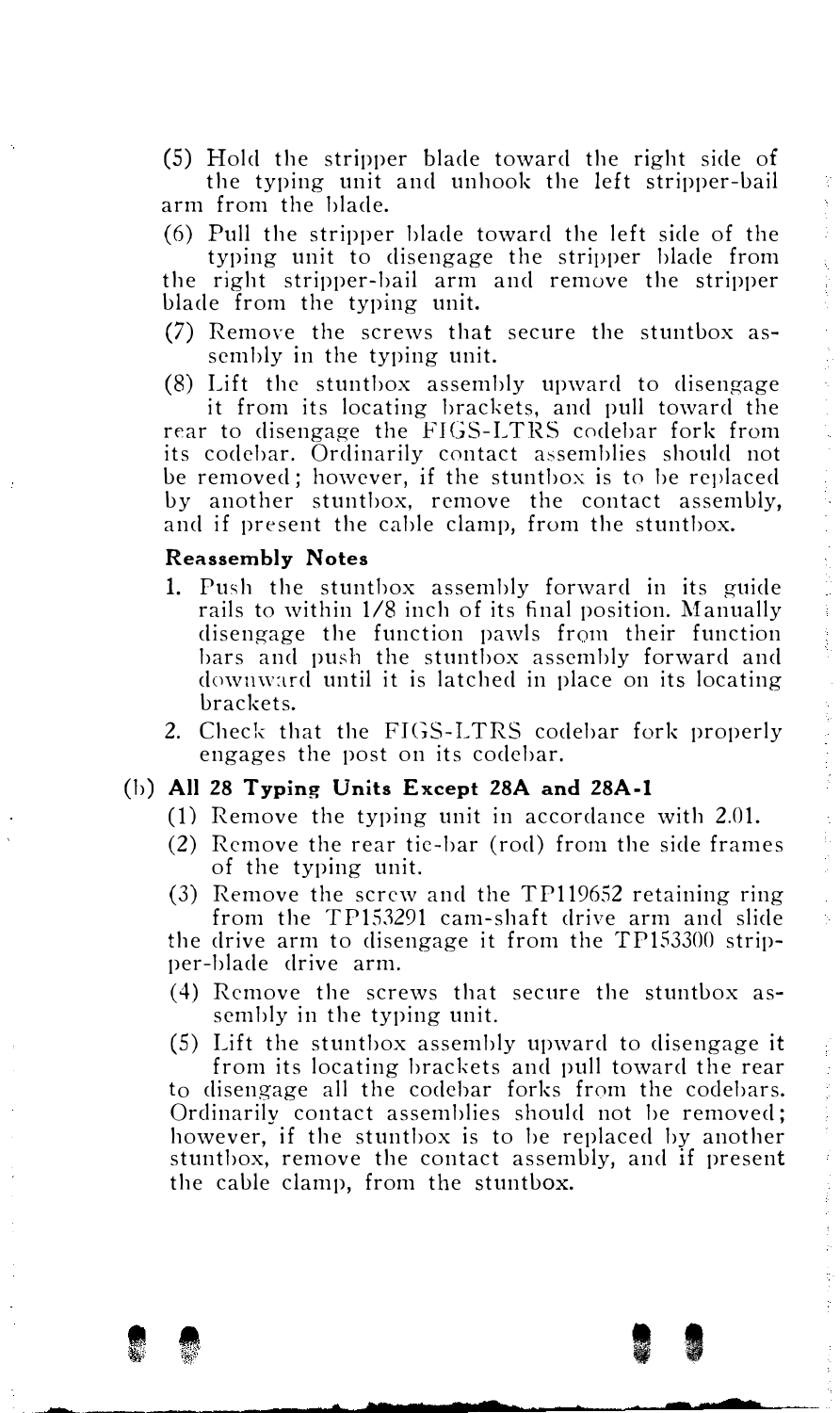#### Reassembly Notes

 $\bullet$  .

1. Rotate the main shaft until the TP153300 stripperblade drive arm is in its lowest position.. Set the stuntbox in its guide rails. Rotate the main shaft until the function-reset blade is in its forward position.

. .

- 2. Push the stuntbox assembly forward in its guide rails to within  $1/8$  inch of its final position. Manually disengage the function pawls from their function bars and push the stunthox assembly forward and downward until it is latched in place on its locating brackets.
- 3. Check that each codehar fork properly engages the post on its respective codebar.
- 2.08 Removal of Function Bar, Pawl, Lever, and Spring Plate or Latch from Stuntbox

# (a) Removal of Function Bar

- (1) Remove the stuntbox assembly in accordance with 2.07.
- (2) Unhook the function-bar spring.
- (3) Hold the function bar toward the rear of the stuntbox and disengage its function pawl from
- the function bar.
- ( 4) Pull the function bar toward the front to remove it from the stuntbox.

# (b) Removal of Function Pawl

- (1) Remove the function bar in accordance with (a) (1) through  $(a)(4)$ .
- (2) Eemove the function-pawl spring.
- (3) Hold back the associated function-lever.
- (4) Remove the function pawl from the top of the stuntbox.

# (c) Removal of Function Lever

- (1) Remove the function bar and function pawl in accordance with  $(a)(1)$  through  $(a)(4)$ , and  $(b)(1)$ through  $(b)(4)$ , respectively.
- (2) Remove the screw from the left cam on the stripperblade cam shaft (as viewed from the rear). Slide the cam to the right and remove the cam shaft. Remove the left stripper-blade operating arm and remove the stripper blade.

28 TYPING UNIT DISASSEMBLY P34.402 AND REAS-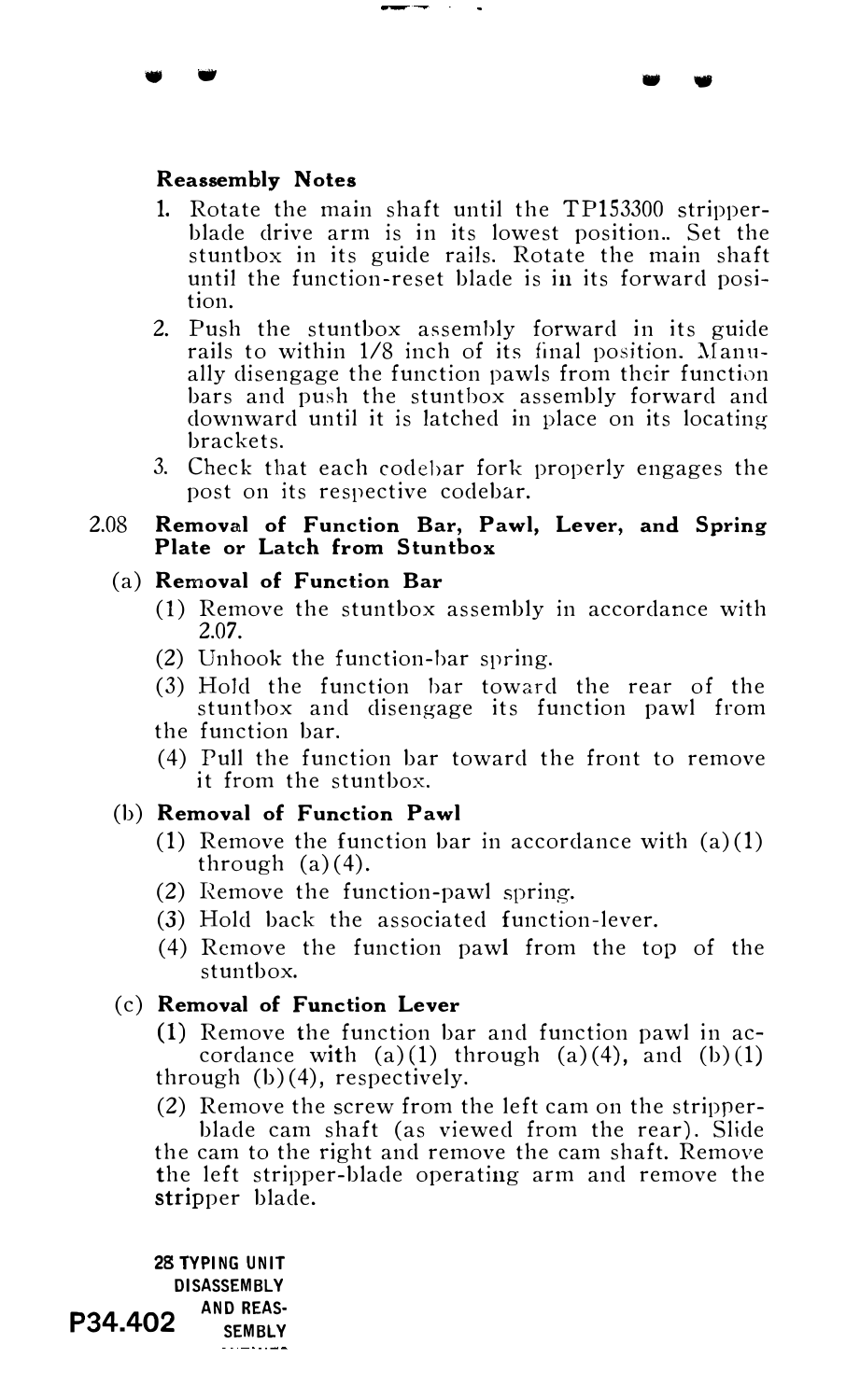- (3) Remove the shaft-retaining plate on the right end of the stuntbox.
- (4) Remove the upper shaft of the two held by the shaft-retaining plate.
- (5) Unhook the function-lever spring from the functionlever spring plate or latch.
- (6) Remove the function lever.

#### (d) Removal of Function-lever Spring Plate or Latch

(1) Remove the function bar, function pawl, and func-

tion lever in accordance with  $(a)(1)$  through  $(a)(4)$ , (b)(1) through (b)(4), and (c)(1) through (c)(6), respectively.

- (2) Loosen the screws that fasten the three guide blocks on the lower side of the guide har.
- (3) Remove the spring from the function-lever spring plate or latch.
- (4) Pull downward on the function-lever spring plate or latch to snap it out of engagement with the retainer shaft.
	- Note: If it is desired to remove a function-lever spring plate or latch without removing the function lever, it will he necessary to remove the function-lever spring from the function lever in order to remove the spring plate or latch.

#### 2.09 Removal of Codebar Assembly

- (1) Remove the typing unit in accordance with 2.01.
- (2) Remove the front plate assembly in accordance with 2.06.
- (3) Remove the stuntbox assembly in accordance with 2.07.
- (4) Remove the screws and lockwashers that secure the codebar assembly to the side frame.
- (5) Remove the codebar-shiftbar retaining plate from the right codebar-guide bracket.
- (6) Remove the codebar shiftbars and the springs from the codehars and pull the codebar assembly forward
- and to the left.

## Reassembly Notes

- 1. When reinstalling the codebar assembly, insert the mounting screws but do not tighten them.
- 2. Hook the short extension of the spring in the spring hole of the codebar shiftbar. (The short extension of the spring should be hooked from the bottom of the codebar and the long extension should be hooked over the top of the codebar shiftbar.)

 $\bullet$   $\bullet$   $\bullet$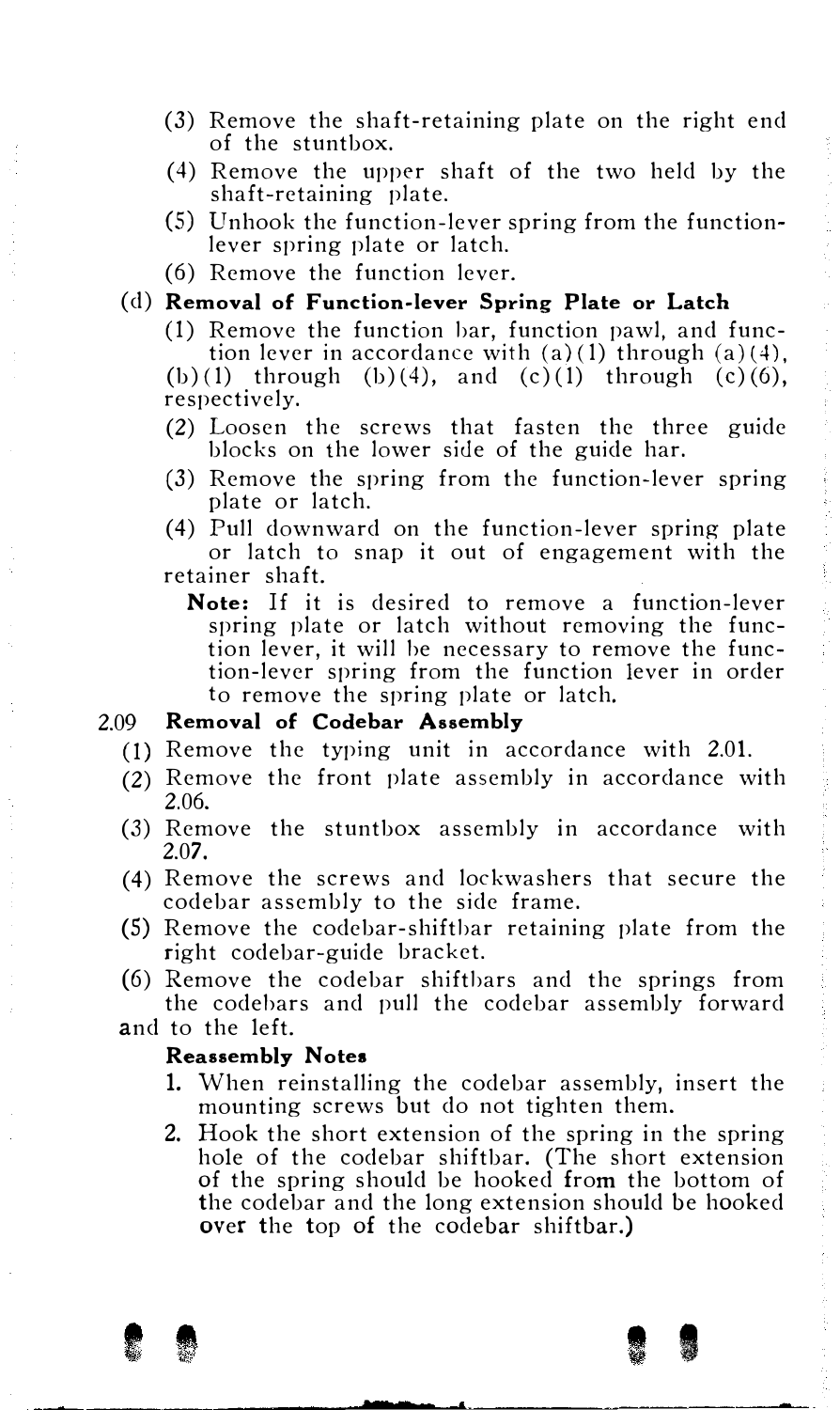3. Loosen the codebar-assembly tie-bar screws. Firmly hold the codebar-guide brackets back and downward against their locating surfaces on the side frame and fully tighten the four mounting screws. Then tighten the two tie-bar screws.

# 2.10 Removal of Main Shaft Assembly

(1) Remove the typing unit in accordance with 2.01.

" . " .

- (2) Remove the selector-cam clutch assembly in accordance with 2.14.
- (3) Set the typing unit upside down.
- (4) Return the printing carriage to its left-hand position.
- (5) Remove the screw that secures the spacing shaft in the spacing collar.
- (6) Remove the spacing shaft with gear.
- (7) Remove the screw that secures the collar and the collar clamp from the right end of the main shaft. Remove the main-shaft right-hand bearing retainer.
- (8) Remove the retaining plate at the typebox-clutch
- sleeve bearing and remove the rocker-shaft drive link.
- (9) Remove the two screws from the main-shaft left-hand ball-bearing clamp.
- (10) Unhook the springs from the triplevers and latchlevers associated with all clutches. Position the codebar clutch so that the low part of the clutch cam clears the spring arm on the camfollower. Unhook the codebar-clutch camfollower-arm spring.
- (11) Remove the function-clutch arm by removing the two screws, and the retaining ring if present.
- (12) Unhook the springs from the function-bar reset bail.
- (13) Move the main shaft assembly toward the left to disengage the codebar-clutch and function-clutch links from their connecting pins.
- (14) Lift the left end of the main shaft assembly out of the side frame and position the shaft so that the function-clutch link passes the suppression-assembly bracket.
- (15) Remove the main shaft assembly.

#### Reassembly Notes

1. To avoid breakage of the line-feed-clutch spur gear when reassembling the main shaft assembly, the gear should be positioned with its flat side toward the line-feed clutch spacer and with the indentation

28 TYPING UNIT DISASSEMBLY P34.402 AND REAS-Page 9 ROUTINES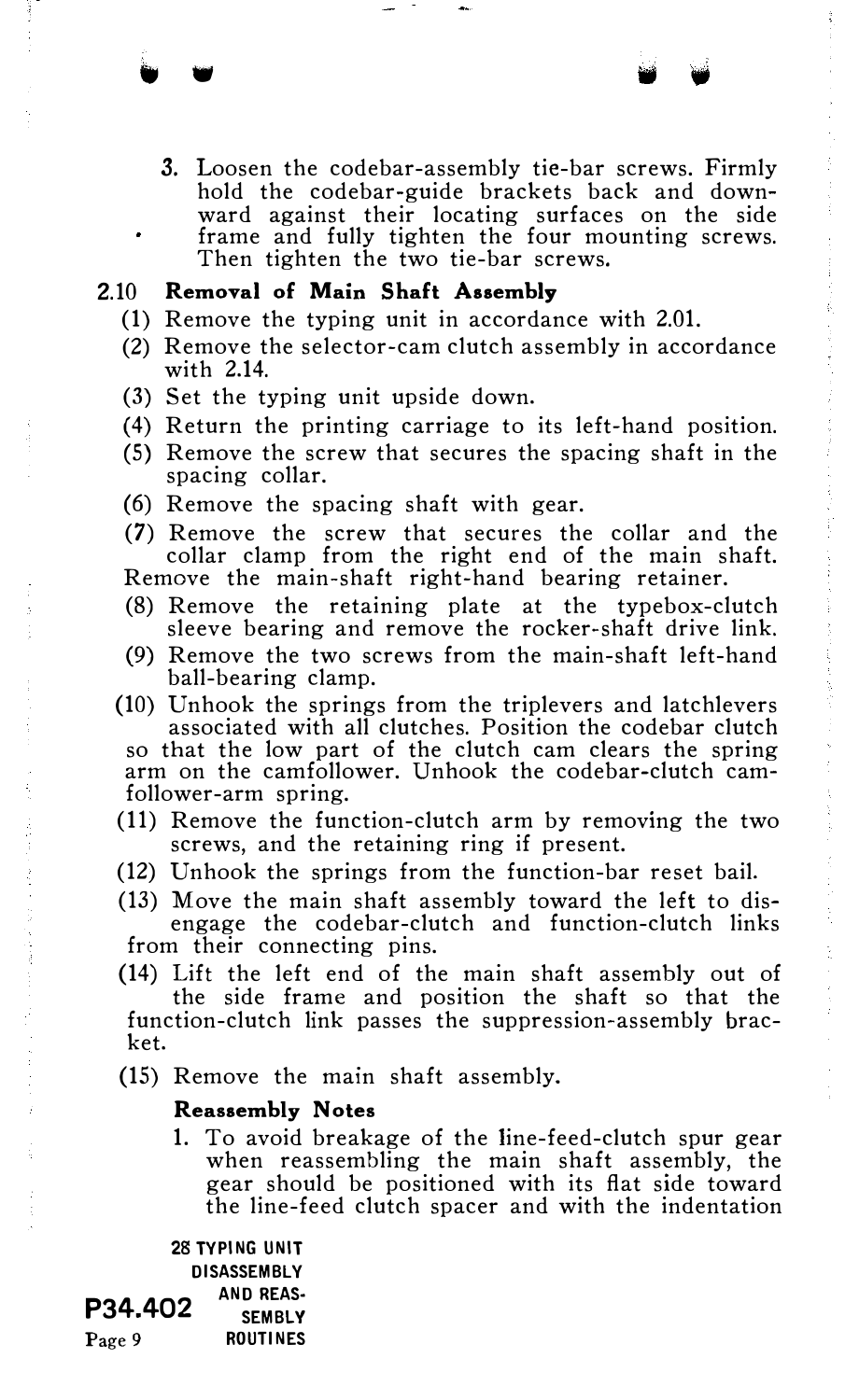$-$  MgV  $+$ 

in the gear toward the special washer between the line-feed-clutch spur gear and the main-shaft ball bearing.

- 2. When assembling the clutches that have cams and discs marked  $O$  for identification, the marked side of each part should face away from the clutch side of the assembly. The function and codebar clutches should have their driving links assembled so that the longer end of the hub faces away from the clutch side of the assembly.
- 3. Make sure that the latchlevers and eccentric-camfollower arms are in their correct positions as the main shaft is being reinstalled.
- 4. Phase the spacing gears and the line-feed gears as specified in the section giving the requirements for the 28 typing unit.
- 5. Remake the stripper-blade drive cam adjustment as specified in the section giving the requirements for the 28 typing unit.

# 2.11 Removal of Draw-wire Ropes

Caution: Beware of broken strands in the wire ropes.

### (a) Upper Draw-wire Rope (Carriage Wire Rope)

- (1) Return the printing carriage to the left-hand position.
- (2) Loosen the nut on the front end of the spring-drum stud. Operate the ratchet-escapement lever to unwind the carriage-return spring.
- (3) Remove the upper draw-wire rope from the clamp plate on the printing carriage and from the oscillating-rail slide on the oscillating rail.

(4) Loosen the clamp screw that secures the upper draw-wire rope to the spring drum, and remove the wire rope from the drum.

(5) Remove the screw which secures the ends of the upper draw-wire rope in the spacing drum and remove the wire rope from the drum.

#### (b) Lower Draw-wire Rope

- (1) Remove the screw that secures the lower drawwire rope to the spacing drum, and remove the end of the rope from the drum.
- (2) Loosen the screws that secure the margin-indicator cam disc on the spring drum and position the disc to expose the lower draw-wire-rope mounting screw.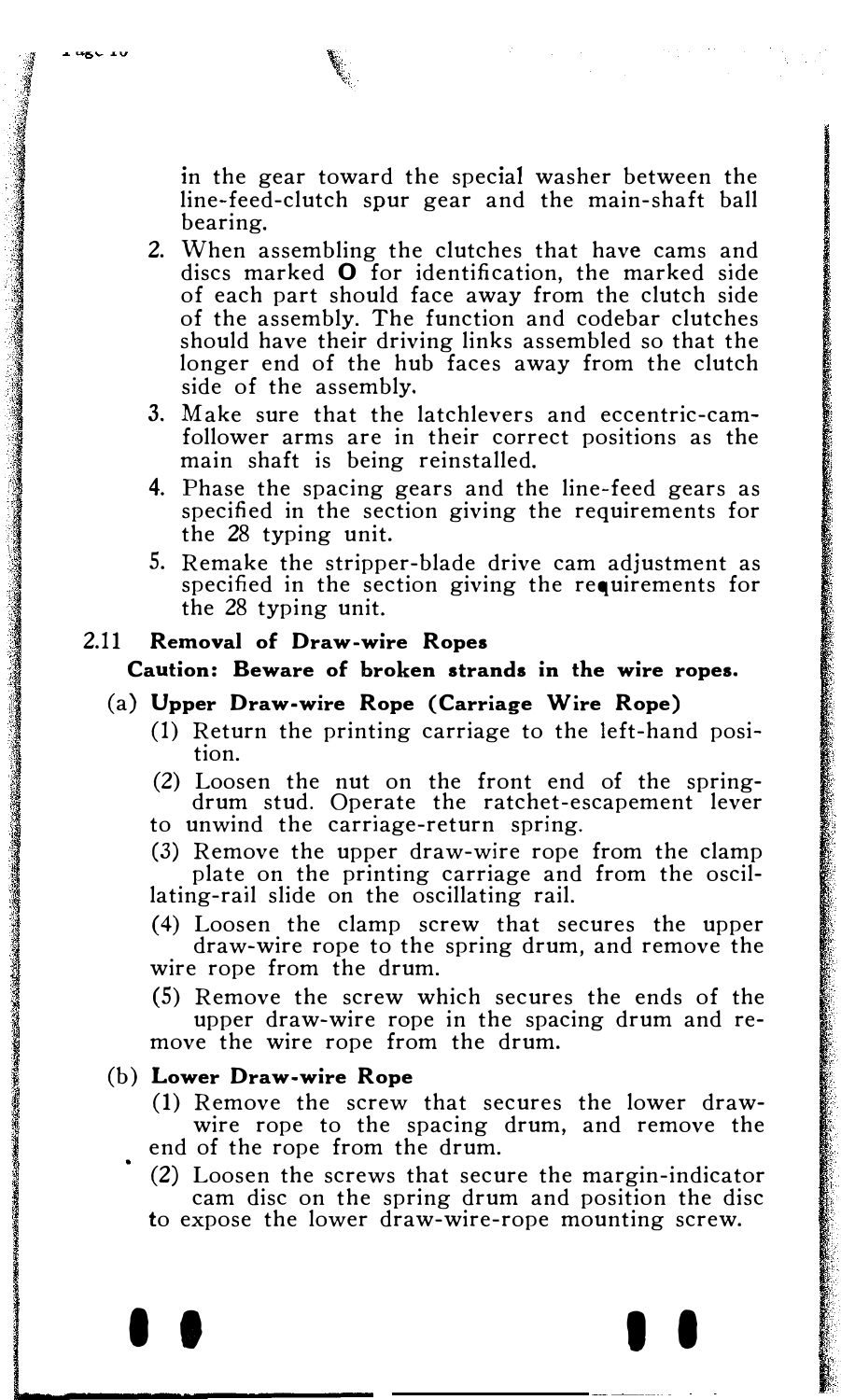- (3) Remove the lower draw-wire-rope mounting screw and remove the wire rope from the spring drum.
- (4) Loosen the screws in the pulley bearing studs that mount the draw-wire rope pulleys and move the studs toward the center of the typing unit.

#### Reassembly Notes

• •

- 1. Make sure that each draw-wire rope is in its correct track around the drums. (The lower draw-wire rope should be in front of the upper draw-wire rope, toward the front of the drums.)
- 2. Adjust the lower draw-wire rope tension and the position of the typebox and printing carriage to meet the requirements specified in the section giving the requirements for the 28 typing unit.

#### 2.12 Removal of Platen from Friction-feed Typing Unit

- (1) Remove the platen spur gear.
- (2) Remove the left and right platen retainers.
- (3) Remove the paper-straightener shaft.
- (4) Hold off the platen-detent bail and lift the platen out of the side frame.

#### Reassembly Notes

- 1. When remounting each platen retainer (left and right), first put its upper screw in place. Leave the screw slightly loose.
- 2. Press the lower end of the platen retainer downward and hook it into the elongated hole in the side frame. Insert the lower screw.
- 3. Tighten both screws.
- 2.13 Removal of Platen and Sprocket Pin from Sprocketfeed Typing Unit
	- Caution: Spring-loaded sprocket pins may be ejected with considerable speed when the feed cam is removed. If the platen-hub assembly is disassembled for any reason, the TP153673 shaft tool and the TP153797 retaining tool (sprocket-pin depressor) must be used to hold the spring-loaded sprocket pins in place when the feed cam is removed.

#### (a) Removal of Platen

- (1) Remove the paper fingers or guide-bracket assembly.
- (2) Remove the spur gear from the left end.

28 TYPING UNIT DISASSEMBLY P34.402 AND REAS-**SEMBLY** Page 11 ROUTINES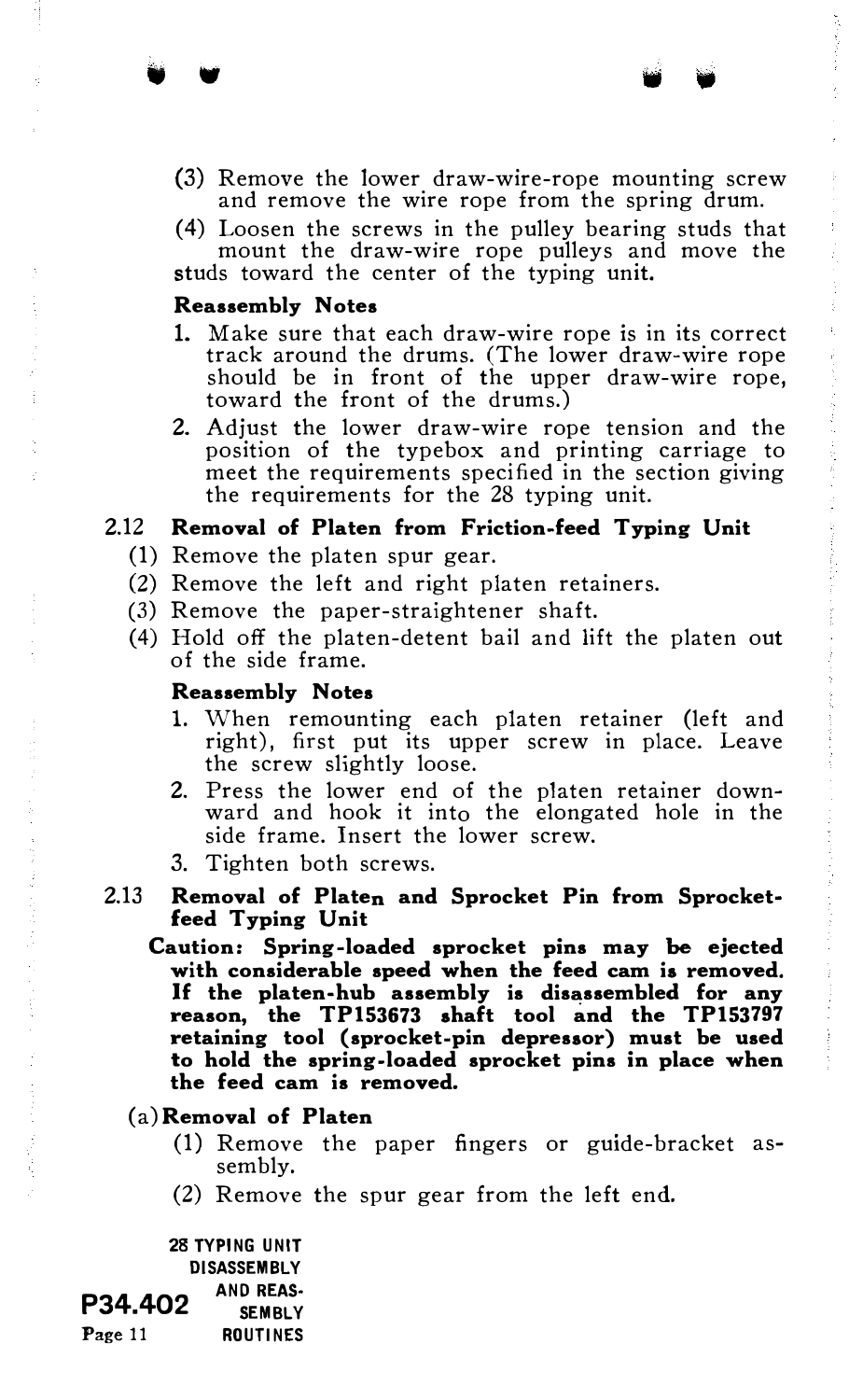(3) Remove the left and right platen retainers.

(4) Hold off the detent bail and remove the platen.

# Reassembly Notes

- 1. Where a unit is equipped with a right sleevebearing that has a chamfer, place the bearing on the shaft with the chamfer facing the end of the shaft. Where a unit is equipped with a right sleevebearing that has no chamfer, but has an O stamped on the side of the bearing, place the bearing on the shaft with the 0 facing the end of the shaft. Neither of these right sleeve-bearings is concentric, as are the bearings on friction-feed typing units. To avoid installing them incorrectly, make sure that the wide part of each eccentric bearing is placed toward the front of the unit.
- 2. When remounting each platen retainer (left and right), first put its upper screw in place. Leave the screw slightly loose.
- 3. Press the lower end of the platen retainer downward and hook it into the elongated hole in the side frame. Insert the lower screw.
- 4. Tighten both screws.

#### (b) Removal of Sprocket Pin

...., \_\_\_\_\_\_\_\_\_\_\_\_ �. ' ·�-· .

- (1) Remove the platen in accordance with  $(a)(1)$ through  $(a)(4)$ .
- (2) Remove the platen-hub assembly from the platen assembly.

(3) Insert the TP153673 shaft tool into the platen hub and fasten it with the screw of the spur gear that was removed in (a) (2).

(4) Remove the right feed-cam clamp and the right feed cam from the platen-hub assembly.

(5) Place the TP153797 retaining tool (sprocket-pin depressor) over the platen hub and cover the notches in the retaining tool to prevent the sprocket pins from accidentally being released.

(6) Rotate the platen-hub assembly within the TP153797 retaining tool by means of a tommy wrench inserted in the TP153673 shaft tool until the desired sprocket pin is opposite the notch in the TP153797 retaining tool.

- (7) Remove the desired sprocket pin, and substitute another pin if necessary.
- (8) Pack the sprocket-hub assembly with grease.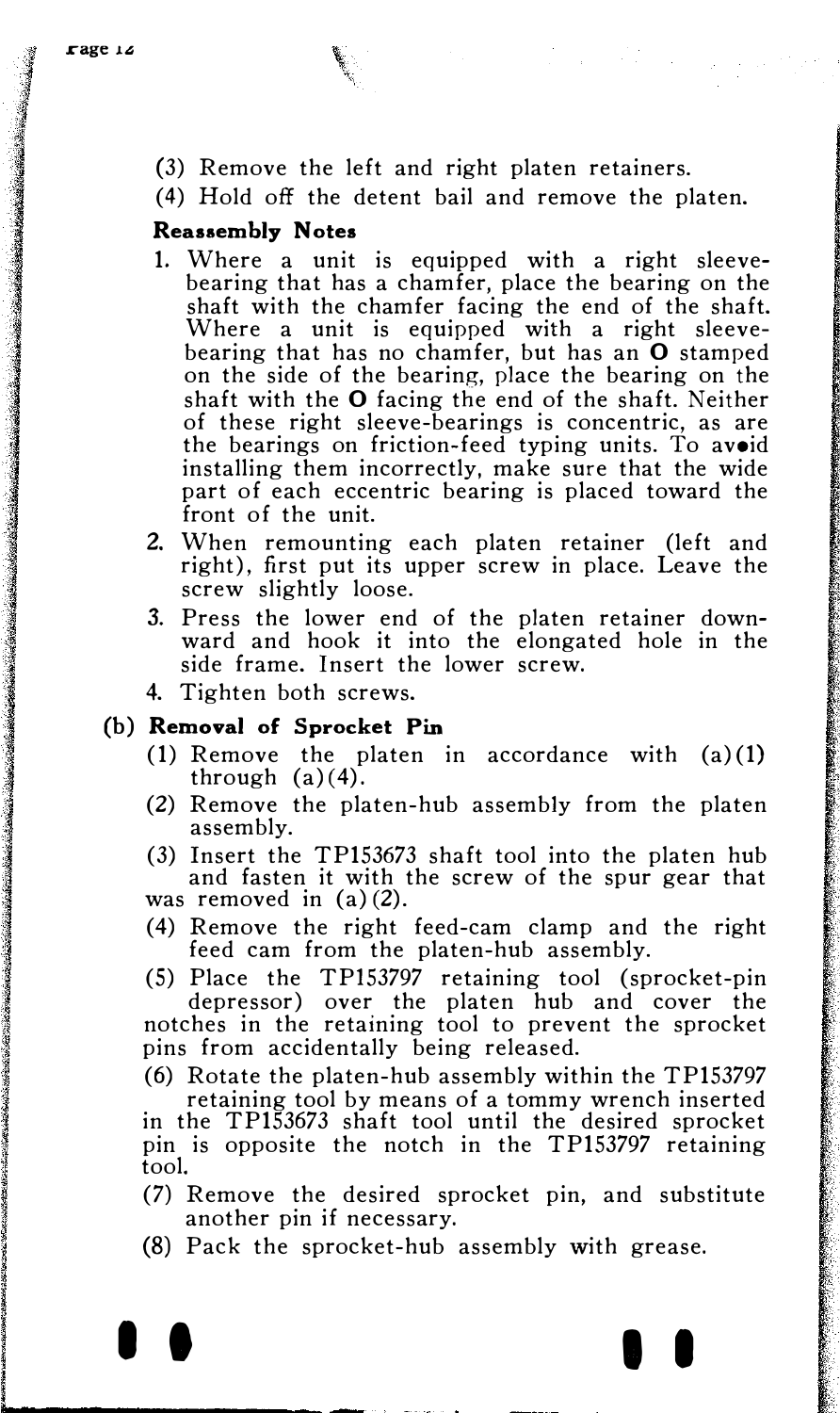w •

#### 2.14 Removal of Selector-cam Clutch Assembly

(1) Lift the pushlever reset-bail camfollower from its cam and latch it in its raised position on the pushlever guide. Lift the selector levers and the marking locklever by moving the marking locklever forward until the armature drops behind it.

(2) Remove the screw which mounts the selector-clutch drum and position the cam clutch so that the stop lug on the clutch-cam disc is in the uppermost position.

(3) Place the pushlever-reset bail in its raised position. Hold the stop arm and the marking locklever to the

left, grasp the cam clutch by the cam disc (not by the drum) and pull it forward while slowly rotating the cam clutch. The cam clutch should come off easily. Do not force it.

#### **Reassembly Notes**

- 1. As the cam clutch approaches its fully installed position, move the tripshaft lever and the camclutch latchlever so that they ride on their respective cams.
- 2. Restore the pushlever reset bail and the armature to their operating position.

## 2.15 Removal of Selector Mechanism

(1) Remove the selector-cam clutch assembly in accordance with 2.14.

(2) Remove the screw that secures the selector mechanism to the intermediate bracket on the codebar-positioning mechanism.

(3) Remove from the selector mechanism the commontransfer lever spring which connects with the common-

transfer lever on the codebar-positioning mechanism.

(4) Remove the remaining three selector-mounting screws and lift the selector from the main-shaft bearing housing.

Reassembly Note: Readjust the selector mechanism to meet the requirements in the section giving the requirements for the selector mechanism of the 28 typing unit.

28 TYPING UNIT DISASSEMBLY P34.402 AND REAS-Page 13 ROUTINES

and the control of the spec-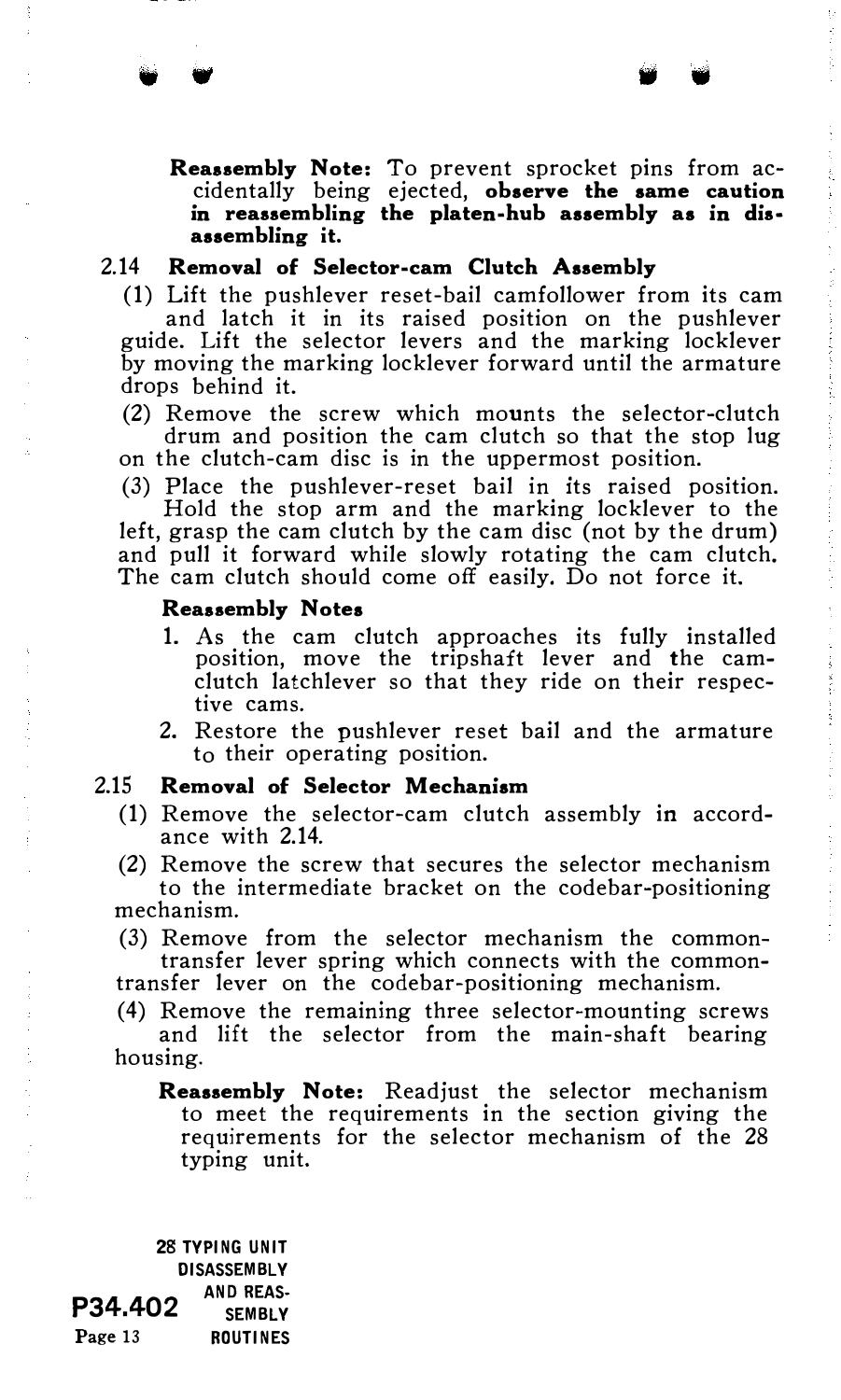# 2.16 Removal of Codebar-positioning Mechanism

(1) Remove from the selector the common-transfer lever spring attached to the common transfer lever, and restore any operating pushlevers to the spacing position by raising the pushlever reset bail.

(2) Loosen the clamp screw on the shift-lever drive arm and remove the two screws which mount the mechanism (one to the side frame and one to the selector-mounting plate).

(3) Manipulate the transfer levers and the codebar shiftbars while gently twisting the mechanism off the codebar shiftbars.

Reassembly Note: With the main shaft in the stop position, push the codebar shiftbars to the marking position (left, front view). Manipulate the codebar shiftbars and transfer levers so that the shiftbars line up with their respective slots in the shift-lever guide bracket, and slide the shiftbars through the slots, one at a time (leaving the bottom slot vacant).

### 2.17 Removal of Range-finder Assembly

- (1) Remove the typing unit in accordance with 2.01.
- (2) Remove the two screws and the nut that mounts the range-finder plate to the selector-mounting plate.
- (3) Move the stoparm forward, so that its bail disengages from the startlever extension and clears the clutch

disc, while withdrawing the range-finder assembly by rocking it back and forth.

### Reassembly Notes

- 1. Reinsert the range-finder assembly and re-engage the stoparm bail with the startlever extension.
- 2. Reinstall the screws and the nut. If the apparatus is not equipped with the bail-lever guide, tighten the screws and nut. If the apparatus is equipped with the bail-lever guide, do not tighten the nut until after remounting the bail-lever guide.
- 3. Where present, the bail-lever guide should be adjusted to meet the requirements specified in the section giving the requirements for the selector mechanism for the 28 typing unit.

# 2.18 Removal of Selector-Magnet Assembly

(1) Remove the range-finder assembly in accordance with 2.17.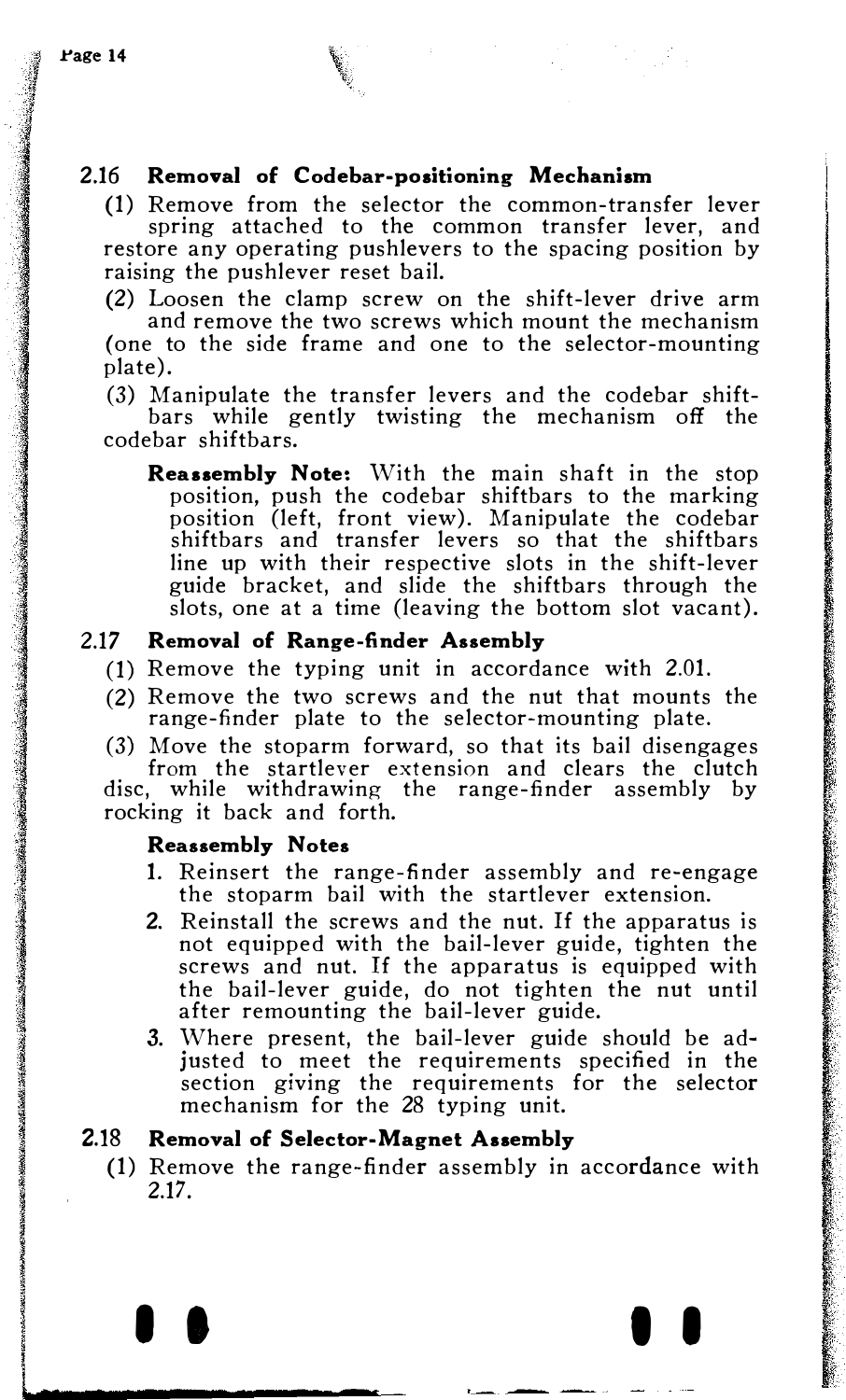- (2) Remove the selector-magnet cable from the coil terminal screws.
- (3) Remove the two selector-magnet mounting screws and lift out the selector-magnet assembly.

# 3. ASSOCIATED BELL SYSTEM PRACTICES

3.01 The following Bell System Practices provide additional information that may be required for use with this section.

| Subject                                                                                                | Section                  |
|--------------------------------------------------------------------------------------------------------|--------------------------|
| General Information and Routines for Dis-<br>assembling and Reassembling Teletype-<br>writer Apparatus | P <sub>30.013</sub>      |
| General Requirements and Adjusting Pro-<br>cedures for Teletypewriter Apparatus                        | P30.012                  |
| Preparation of Teletypewriter Apparatus for<br>Installation                                            | P33.014                  |
| Specific Requirements and Adjusting Pro-<br>cedures for Teletypewriter Apparatus                       | P <sub>10.200</sub>      |
| Teletypewriter Tools and Maintenance<br>Supplies                                                       | P <sub>30.301</sub>      |
| 28 Teletypewriter (KSR and RO), Disas-<br>sembly and Reassembly Routines                               | P <sub>34.401</sub>      |
| 28 Teletypewriter Apparatus, Index of Associ-<br>ated Bell System Practices                            | P34.001<br>(When Issued) |

28 TYPING UNIT DISASSEMBLY<br>2 AND REAS-P34.402 AND REAS-<br>Page 15 SEMBLY Page 15<br>15 Pages ROUTINES